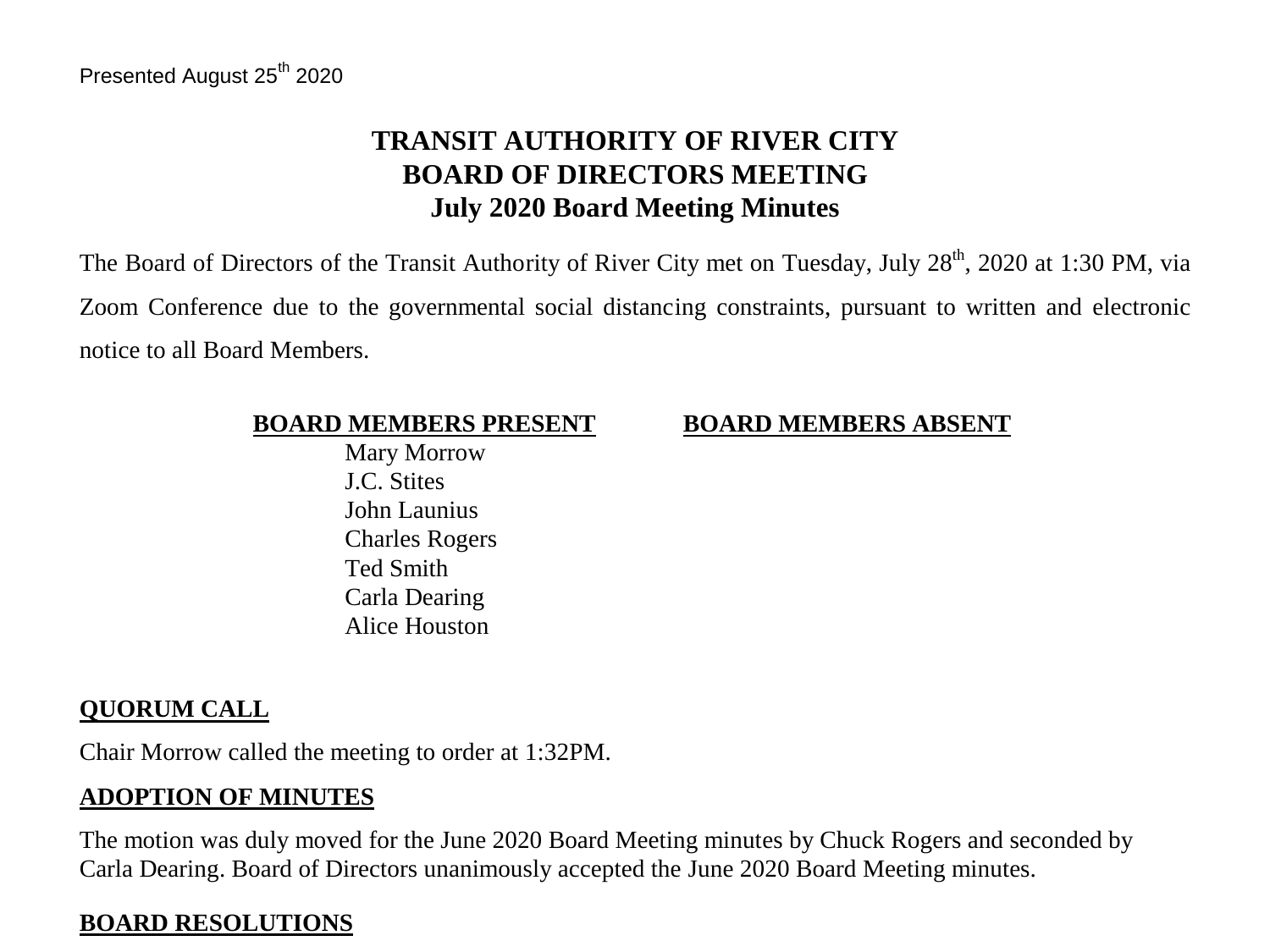#### **Resolution 2020-32 RFP P-2830 Police Services**

Presented by: Lorri Lee

A Resolution authorizing the Interim Co-Executive Directors to negotiate and enter into a contract with Off Duty Police Services Inc. for a three-year period with a two-year optional extension for the purchase of Police Services at a first year cost not to exceed \$788,562.00.

The motion was duly moved by JC Stites, seconded by Chuck Rogers.

## **Resolution 2020-33 IFB P-2831 Small Passenger Vehicles**

Presented by: Geoffrey Hobin

A Resolution authorizing the Interim Co-Executive Directors to enter into three (3) contracts, with Fleet Vehicle Source for P-2831 Small Passenger Vehicles, each contract being for one year with an option to renew for up to two more years, and each contract having a Not-to-Exceed amount of \$149,999.00.

The motion was duly moved by JC Stites, seconded by Chuck Rogers and approved.

#### **Resolution 2020-34 Bus Stop Access Improvement**

Presented by: Aida Copic

A Resolution authorizing the Interim Co-Executive Directors to expend up to \$1,500,000 in Federal funds awarded to TARC for construction of Bus Stop Improvements and Pedestrian Access Upgrades through its agreement with Louisville Metro Public Works and Assets.

The motion was duly moved by Chuck Rogers, seconded by JC Stites and approved.

## **Resolution 2020-35 Riverport Circulator Rt. 20 - Funding Expiration and Title VI Evaluation**

Presented by: Aida Copic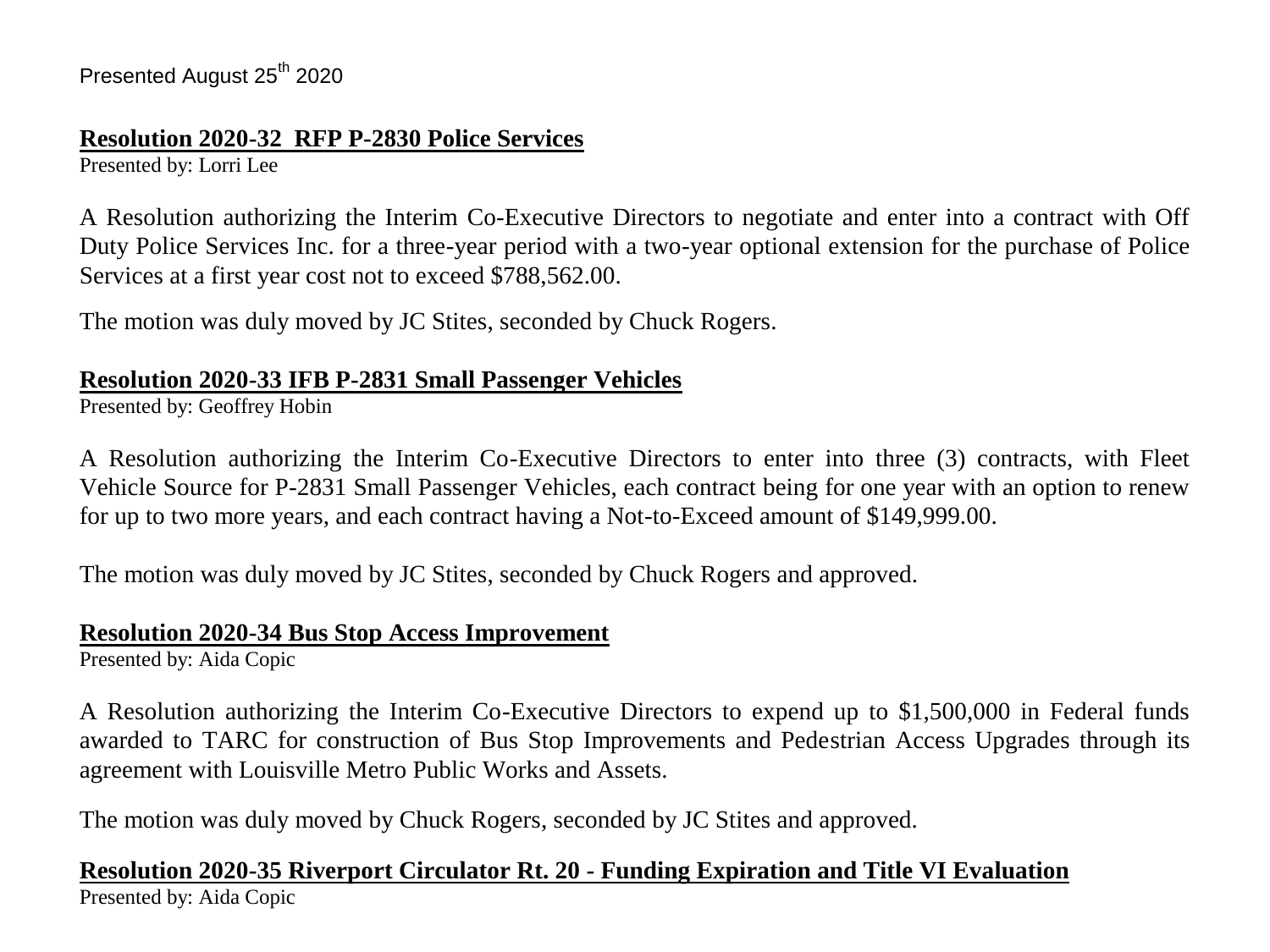Transit Authority of River City (TARC) is implementing service changes on August 9th 2020; and as part of the overall service changes TARC will discontinue Riverport Circulator Rt. #20 due to CMAQ Grant funding expiration and consistently low ridership.

The motion was duly moved by Carla Dearing, seconded by Alice Houston and approved.

## **UPDATE ON BARDSTOWN ROAD PROJECT**

Presented by: Aida Copic

**Bardstown Rd Corridor Safety Study** Safety Study completed in 2018 Metro and KYTC project Implementation plans to be developed Short-term tactical improvements – could be implemented this year Lane lights changes, parking restrictions removal, left turn lanes striping at some intersection **Next steps** Public outreach Additional studies for full implantation –TBD Funding sources - TBD TARC to be involved with project implementation.

#### **Transit Corridor Projects**

**Broadway Master Plan – Broadway all the Way** Complete street and transit corridor study – Metro project Project partners: Metro, TARC, KYTC, LDP Premium transit - corridor assessment and alternatives evaluation How do transit alternatives compare? Stakeholders and community involvement underway.

**Eastern Parkway Transportation Planning Study** Metro project - study area Crittenden Drive to Cherokee Park Safer, more user friendly corridor for pedestrians, bicyclists, transit & motorists Draft in the final phase – Spring 2020.

**Dixie Hwy Corridor – BRT Technology** TSP (Transit Signal Priority) activation Real Time communication with customers – pylon screens installation Project completion – Sept. 2020.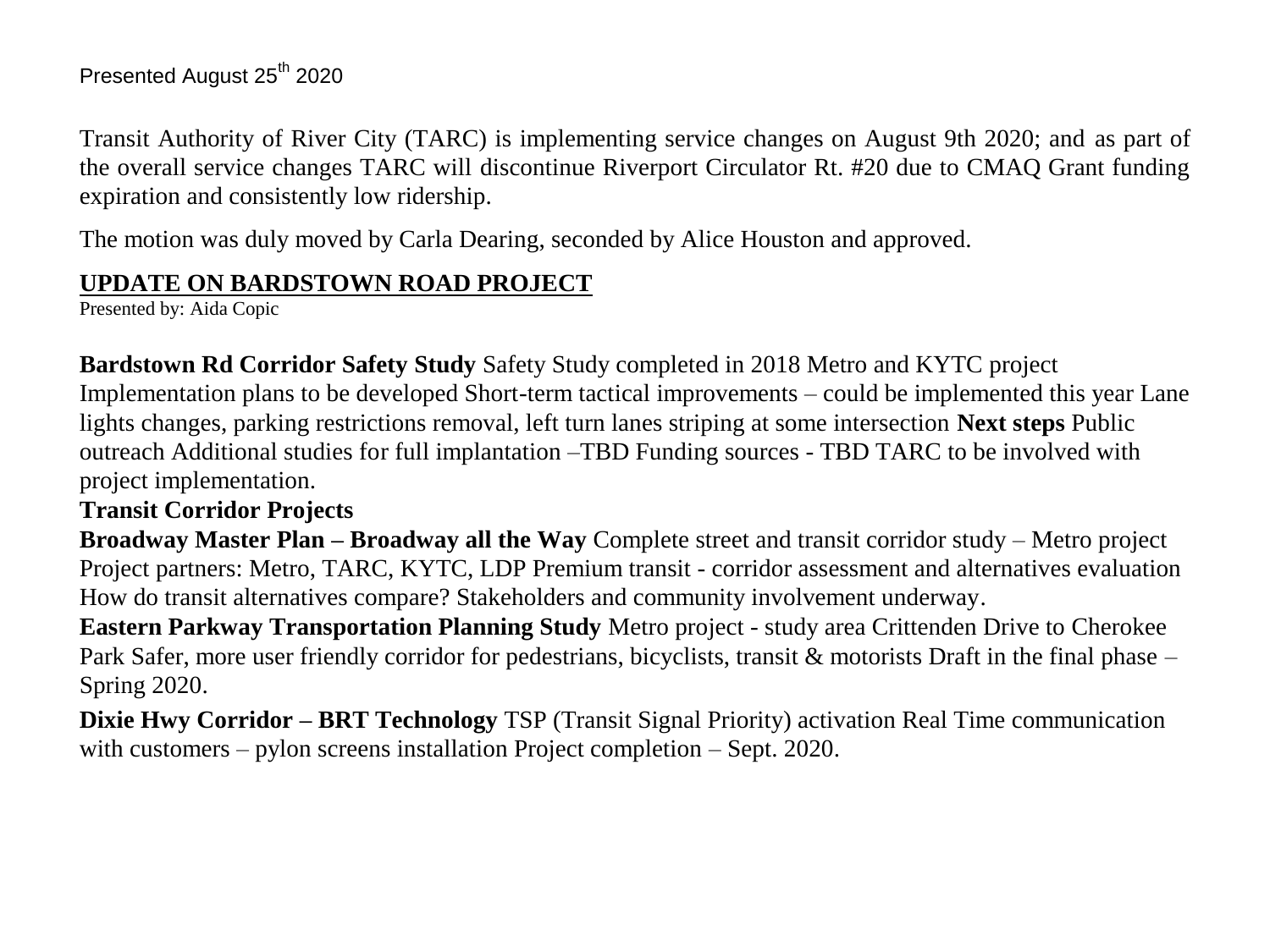## **TARC OPERATOR TRAINING OVERVIEW**

Presented by: Michelle Bartoszek & Keith Shartzer

Types of Training-New Hire, Refresher, Re-training, Quarterly

Back To Work-108 Operators over five weeks, Focus on classroom and skills, 248 Experienced Operators Refresher in one day, Focused on August  $9<sup>th</sup>$  Schedule.

Continued expansion of Smith System, invest in 29<sup>th</sup> street skills course, driver feedback, data collection, and recognition.

## **TARC OPERATOR TRAINING OVERVIEW FOR D&I**

Presented by: Grace Williams

Support Recall Refresher Training Coach Operators

Overview of Title VI/VII Civil Rights Act, discrimination, and employee rightsLGBTQ Awareness Training, Chris Hartman, Fairness.org. Recent Supreme Court ruling, June 15, 2020

Unconscious Bias/Implicit Bias Training, Vahid Mockon, Seven Counties

Reviewed topics on stereotypes, prejudices, and conscious and unconscious bias

Institutional Racism, redlining and the impact on accessible, affordable loan capital to low-income communities, LHOME , Amy Shir, CEO,

Discussions on housing discrimination, redlining and resources for communities impacted by these acts.

Coalition for the Homeless, Greg Eklund, Director of Education and Advocacy

Understanding Homelessness in the Louisville Community and available resources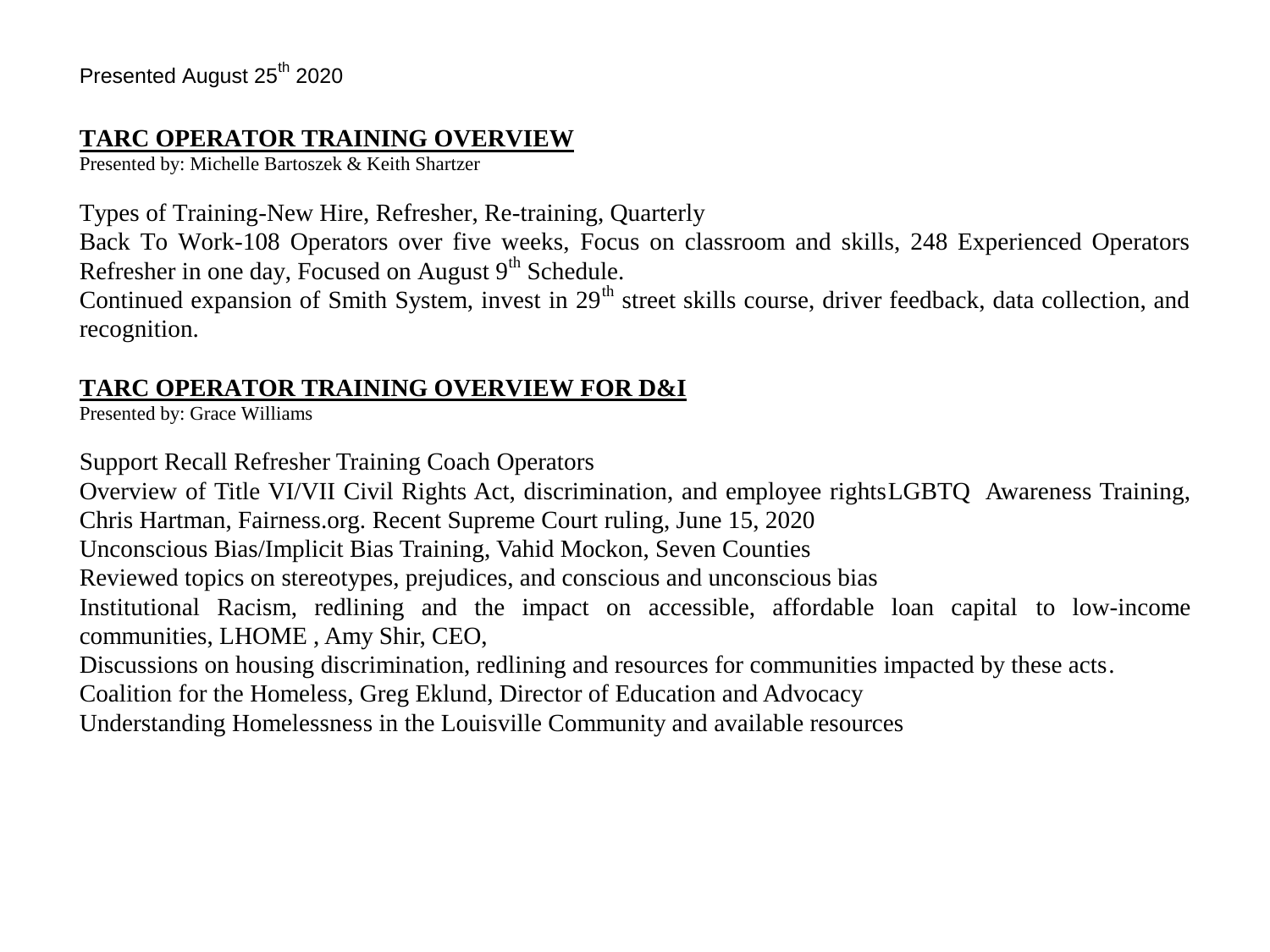#### **PUBLIC FORUM**

Presented by: Matthew Golden

- Has TARC began strategic planning for public input?
- Facebook is inadequate for quality focus or screen viewing.

**\_\_\_\_\_\_\_\_\_\_\_\_\_\_\_\_\_\_\_\_\_\_\_\_\_\_\_\_\_\_\_ \_\_\_\_\_\_\_\_\_\_\_\_\_\_\_\_\_**

## **Adjournment:**

Zoom Meeting adjourned at 2:47PM, and moved into Executive Session.

Mary Morrow Date Chair